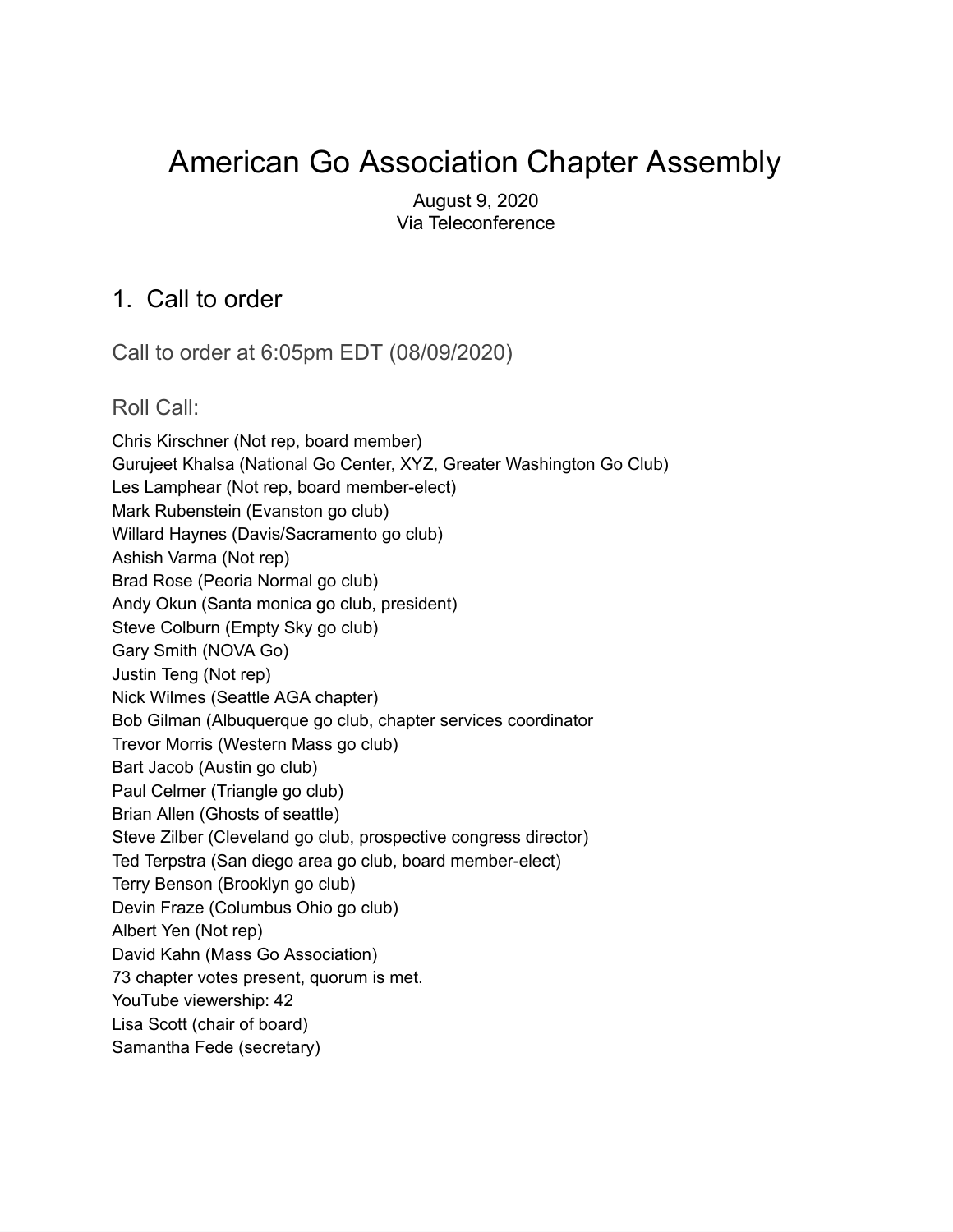### Approval of minutes:

Minutes were sent out previously.Terry Benson moves to approve, Gurujeet Khalsa seconds, minutes unanimously approved.

## 2. President's Report [Andy Okun]

### Discussion of impact of COVID-19 pandemic on AGA go events.

Though membership briefly dropped, it has returned to stable levels with eGo Congress. We have 1978 members and 87 chapters. A lot of our activities are suspended in response, though we have had a return of operations for eGo Congress.

#### Financial update:

Have had a search for a Treasurer, struggled to find a volunteer, have gone to JITASA that does accountant services for nonprofits, we are onboarding there, but things are still in transition. Our financial numbers are about the same, but the report isn't quite done, will circulate to the chapters upon receipt. We are investing some money with professional management with our surpluses from previous years. Steve Colburn thanks Danny Ko for his many years of service as treasurer and there is general consensus.

## 3. Membership Dues and Levels Discussion

We were asked to restructure dues last year at this meeting, but given the situation, Andy Okun and the AGA board feel that this is not an appropriate time to raise dues (given we have been providing less services)

- Ted Terpstra: What if we made dues for members and chapters free for a year, like Canada? Would our membership rates increase drastically? I motion for this.
- Steve Colburn: What would happen in year 2?
- Lisa Scott: This is a much bigger conversation. Plus it is not fiscally responsible to pull into our savings for operations and services we provide other than tournaments (i.e., eGo Congress).
- Ted Terpstra: What service is provided to chapters? [Lisa Scott: eGo Congress]
- Gary Smith: How does the Canadian go association support operations? [Lisa Scott: It's a smaller operation]
- Mark Rubenstein: I think it's worth considering. Ratings is the biggest service they provide, so maybe we think about those items and weigh against implementing a no cost membership.
- Terry Benson: We don't have zero costs even during the pandemic.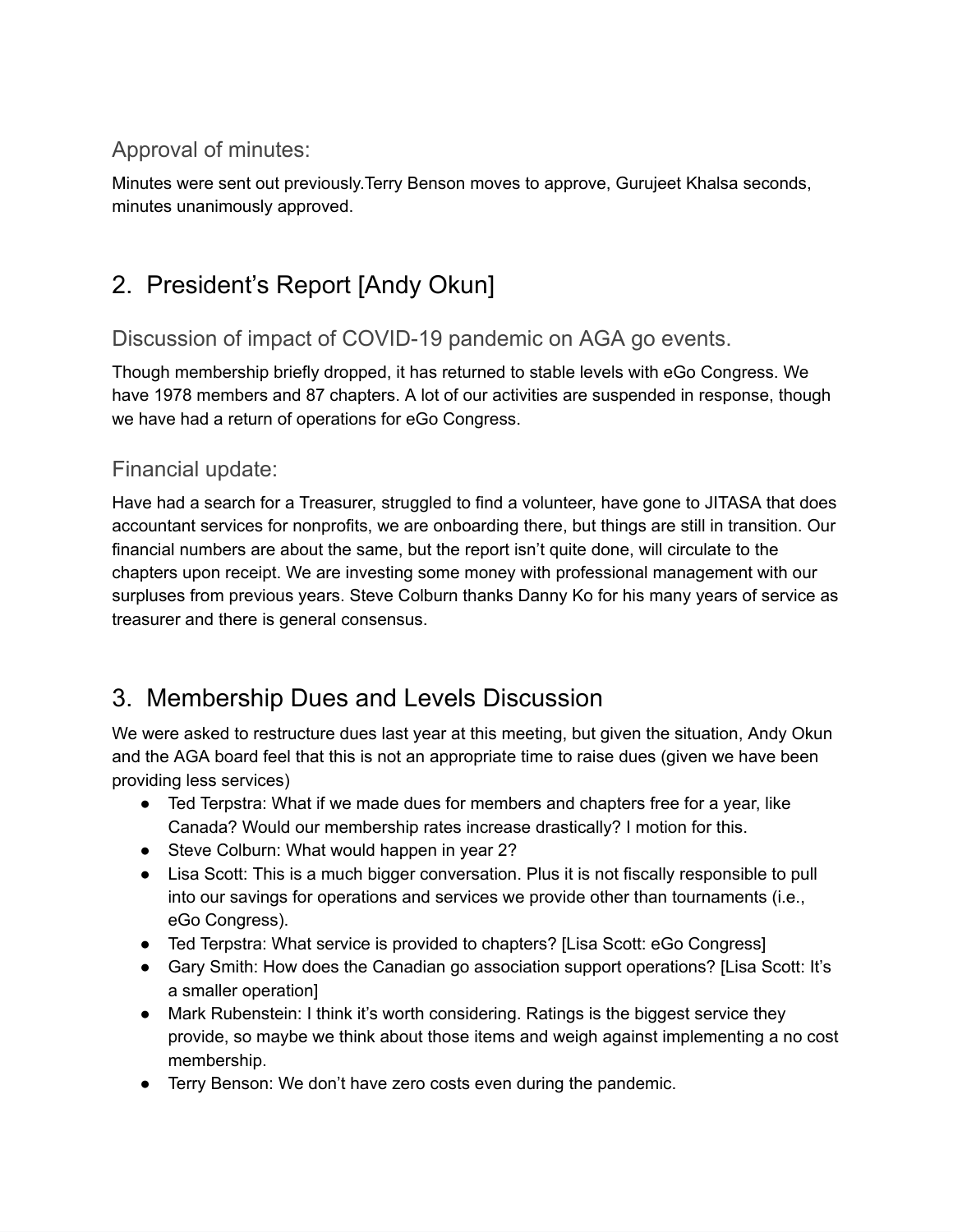- Gurujeet Khalsa: Instead of a promotional membership, we could consider instead a 1st year free membership. It would help lower barriers to entry.
- Bart Jacob: How would we deal with duplicate members? [Bob Gilman echos the concern, discussion of this issue]
- Brian Allen: Membership should be as simple as possible, we've had some issues with it in the past. I'd like to get rid of the promotional memberships.
- Bob Gilman: The option for promotional memberships being done online makes it easier [Willard Haynes and Steve Colburn echo this].
- Ted Terpstra: Can foriegn nationals sign up and play in our tournaments through another membership mechanism?
- Terry Benson: We've always tried to recognize membership in foriegn organizations. We use a temporary number. [This is no longer allowed in the system]
- Andy Okun: Could the system handle foriegn players the same way as promotional memberships? [Steve Colburn says it is being programmed]
- Andy Okun: Could we have a working group within the GA to discuss and solve these issues?
- Gurujeet Khalsa: Can the GA committee be empowered to enact this on its own, so we don't have to wait another year? [Andy Okun: The GA can't delegate this authorization, but maybe could convene at other times]
- Lisa Scott: The GA is allowed to meet on additional occasions [lack of consensus in group]
- Andy Okun: Perhaps I could convene an additional meeting.
- **● Ted Terpstra: [restating previous motion] I motion that we set the membership dues and chapter fees to zero until in person go resumes. Devin Fraze seconds.**
- **● Mark Rubenstein: You mean new members only. [Ted Terpstra: No.] I would only be in favor of giving new members this rate. I would amend that to grant new members a one year free membership. [Ted Terpstra says okay, but Devin Fraze doesn't second amended motion. Willard Haynes seconds amendment.]**
- Steve Colburn: Free for new players is more technically complicated, free renewals. [Discussion of bylaws allowing for a second meeting]
- **● Terry Benson motions to table the main motion and the amendment, until a later point in this meeting.**

Committee who will work on this issue: Gurujeet Khalsa, Mark Rubenstein, Ted Terpstra, Willard Haynes.

Votes: All yays except Devin Fraze, Bob Gilman abstains, **motion to table passes.**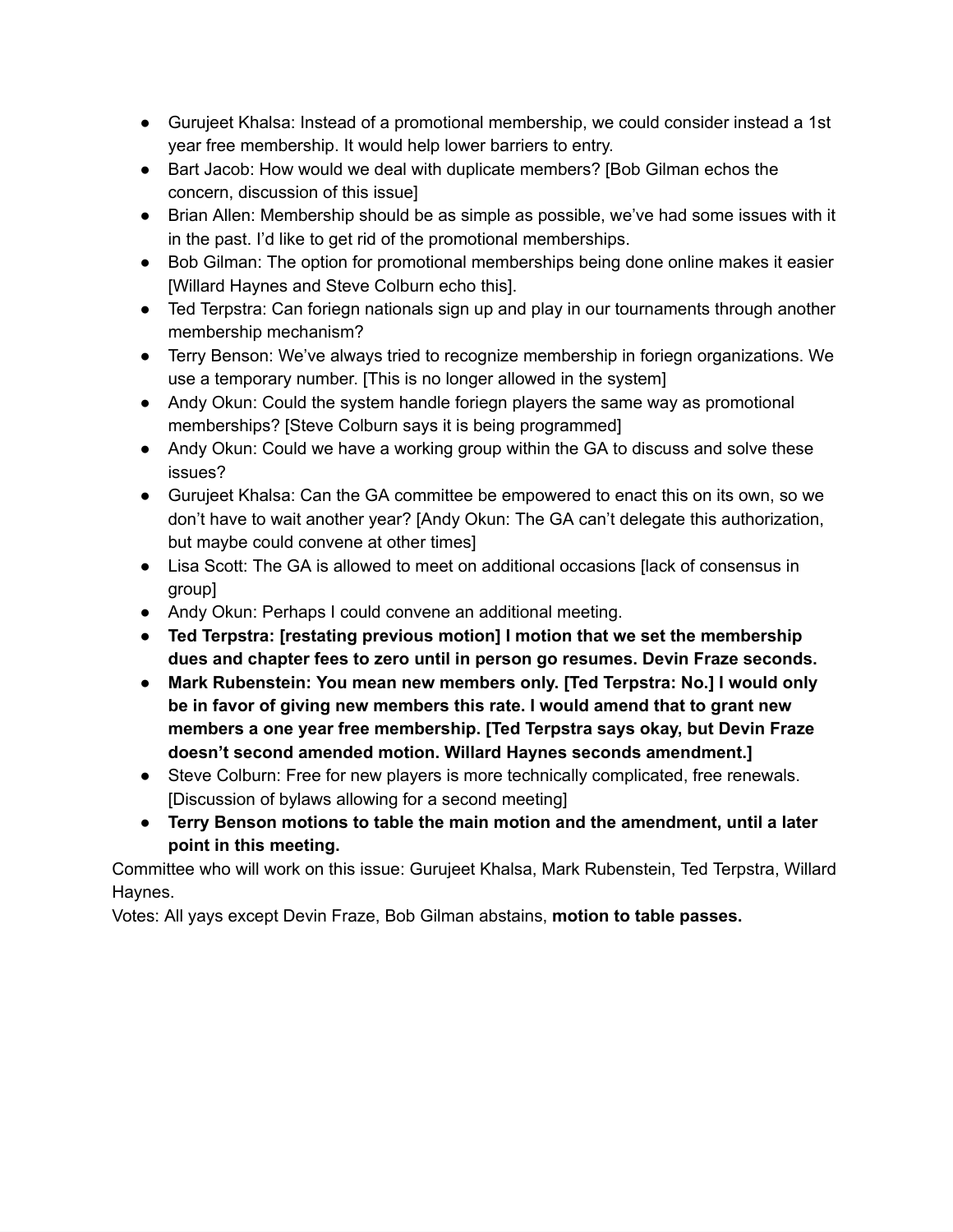## 4. Discussion of Go During Pandemic – Bring Your Ideas and **Experiences**

- Gary Smith: I think the pandemic is covering up our issues with tournament ratings. Our tournament, submitted in February, still hasn't been rated. What are we doing about this?
- Andy Okun: There are a few reasons for this. 1- We were behind to begin with. 2- We are an all-volunteer organization, so when events come up in volunteers' lives, I can only push so hard. But, in some ways it's my fault for getting occupied with other AGA matters i.e., financial services, eGo Congress.
- Terry Benson: We've had issues with ratings on and off for years. We should professionalize this aspect of our organization.
- Steve Colburn: As TDs, how often do you get a rejection from the ratings officer because a membership isn't up to date? [General consensu: Often] This is the reason for the delay. I tell people this all the time. [Gurujeet Khalsa: not all tournaments have the problem]. I was speaking more globally to ratings issues, not this year specifically.
- Ted Terpstra: I use goclubs.org. I require people to register a day before so all those issues are figured out in advance. It's \$35. Maybe the AGA can provide it?
- Terry Benson: We're hurting ourselves by trying to be perfect. [Trevor Morris agrees]
- Lisa Scott: We [the board] allowed the ratings officer to go ahead with about 90-95% good AGA IDs.
- Devin Fraze: I proposed this and the board rejected it. [The history of this action was debated between Lisa Scott and Devin Fraze throughout the meeting. Upon looking up the relevant language in the 9/8/2019 meeting, Devin Fraze and Lisa Scott agreed that the board did not approve Devin Fraze's September 2019 proposal about revising the rating process upon the Ratings officer affirming that 100% membership is not required.]
- Bob Gilman: There's an immediate problem of backlog, and it needs to be caught up. [Andy Okun acknowledges these two separate issues].
- Andy Okun: I would anticipate the backlog will be resolved by the first week of September.

#### Role of AGA

- David Kahn: In MA, we use meetups to organize go club meetings, so losing our physical space was good. This is pre COVID. We've been doing online go servers with zoom. Other clubs should do this, and geographical limitations aren't relevant. We can do more online events like Beginners Nights, and we need to increase the smoothness of coming into the go community and retention.
- Andy Okun: Do you have time to work on this project?
- David Kahn: A little, please contact me and let me know. [provided email to attendees] We have a strong volunteer base in MA. [Discussion of details]
- Terry Benson: What can we do to help you with this project? Money, volunteers, publicity etc?
- Terry Benson: We need to have another big online event.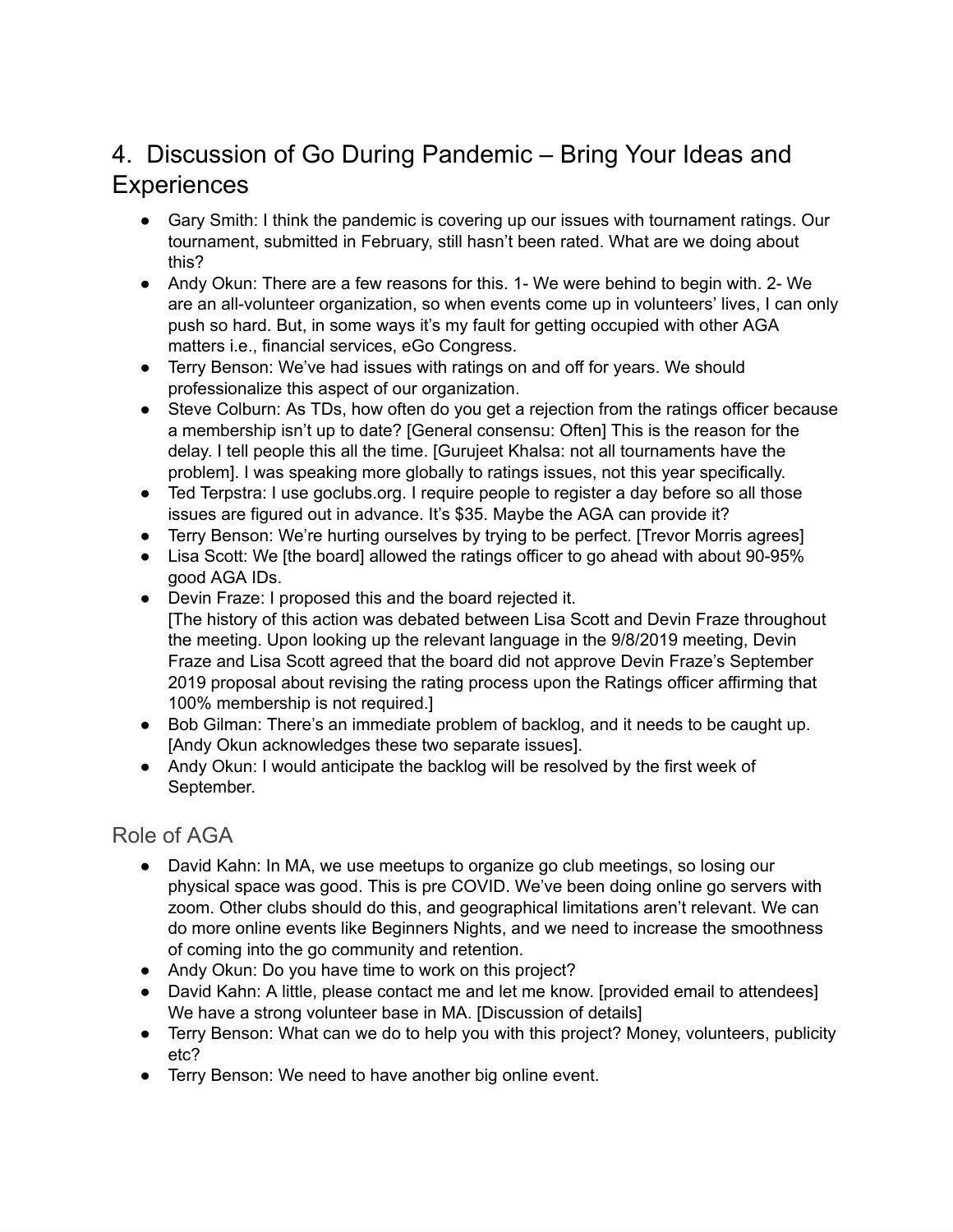- Lisa Scott: We can't do this again in 6 months, we don't have volunteer effort in the meantime. We can do something smaller.
- Ted Terpstra: It would be good if the AGA had a place to list online tournaments.
- Bart Jacob: I support all this online play, video chat makes bad behavior less likely
- Devin Fraze: I'm working on a personal project to provide an estimate of AGA rank (unofficial) online.

## 5. Go Congress Planning

#### Status of 2022 – Colorado

The 2020 congress planned for Estes Park has been moved to 2022. We're trying to get an identical experience.

#### Presentation/Approval of 2021 – Ohio

● Steve Zilber: We had a chance to look for sites and found that Case was by far the best option. I welcome any feedback as I'd like it to be the same quality as Madison. Hopefully it happens.

Steve Zilber presented a slide show of the details, including location. Dorms and hotel approximately 5 minutes away. Main area and second playing areas. Dining, pub, and restaurants on campus, other dining off campus nearby. Museums nearby. Presentation will be available on youtube soon. July 24th - Aug 1st. **Ted Terpstra moved to hold the 2021 congress in Cleveland, Paul Celmer seconded, unanimous.**

## 6. Meeting Break

#### **Ted Terpstra motions, Steve Colburn seconds that the first half of the minutes will be approved upon reconvening, unanimously approved.**

Steve Colburn reminds GA that there are still many meetings that typically occur at Congress and invites audience to attend.

The meeting is temporarily but not formally adjourned for a break until it is reconvened on October 4th, at 8pm EDT.

### 7. Resumption of Meeting

#### **Meeting resumed at 8:05pm EDT.**